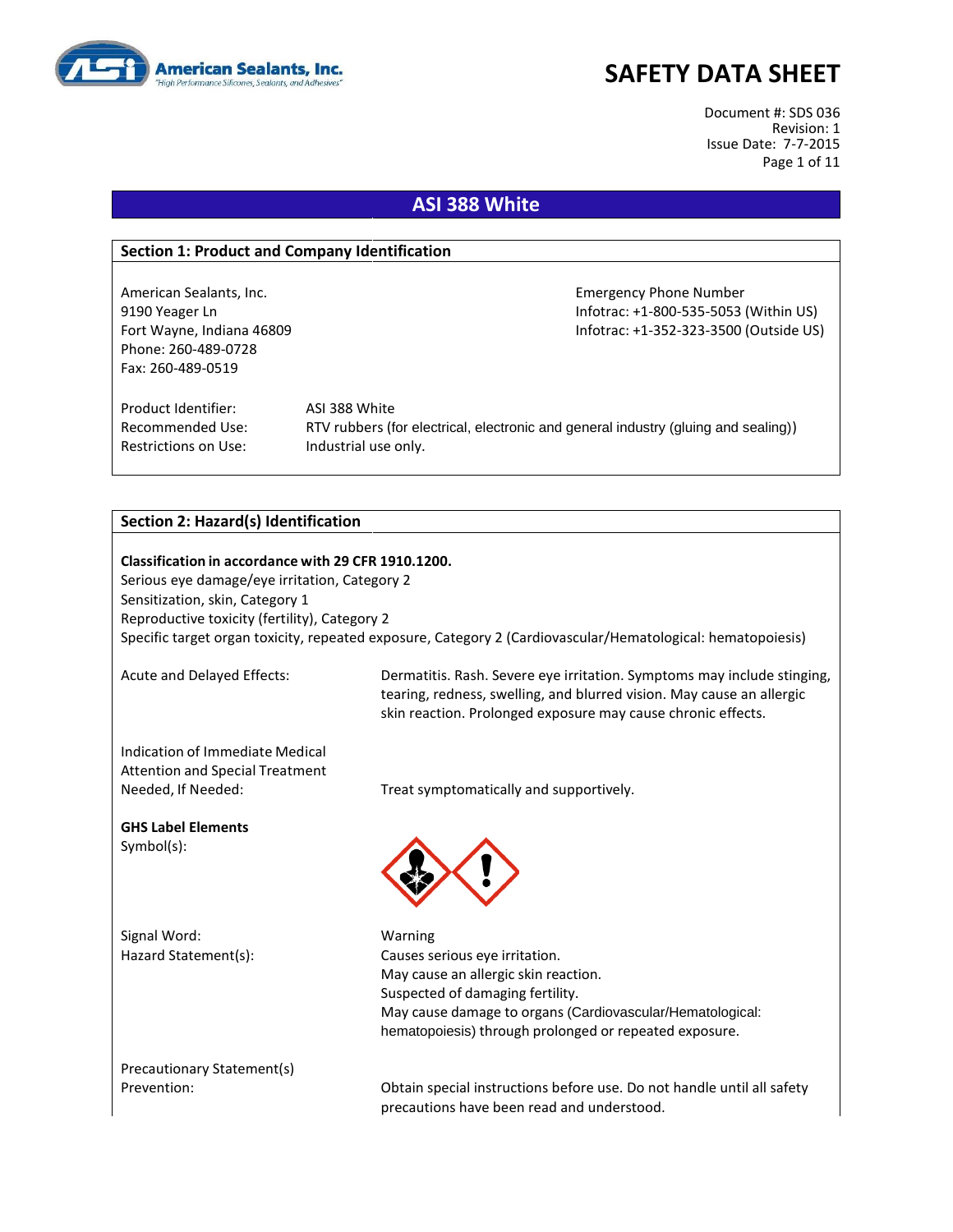Product Identifier: ASI 388 White Document #: SDS 036

Revision: 1

|           | Do not breathe dust/fume/gas/mist/vapors/spray.<br>Wear protective gloves/protective clothing/eye protection/face<br>protection. Wash thoroughly after handling.<br>Contaminated work clothing should not be allowed out of the<br>workplace.                                                                                                                                                                                                                                                     |
|-----------|---------------------------------------------------------------------------------------------------------------------------------------------------------------------------------------------------------------------------------------------------------------------------------------------------------------------------------------------------------------------------------------------------------------------------------------------------------------------------------------------------|
| Response: | IF ON SKIN: Wash with plenty of soap and water.<br>If skin irritation or rash occurs: Get medical advice/attention. Get<br>medical advice/attention if you feel unwell.<br>IF IN EYES: Rinse cautiously with water for several minutes. Remove<br>contact lenses, if present and easy to do. Continue rinsing.<br>If eye irritation persists: Get medical advice/attention.<br>IF exposed or concerned: Get medical advice/attention.<br>Take off contaminated clothing and wash it before reuse. |
| Storage:  | Store locked up.                                                                                                                                                                                                                                                                                                                                                                                                                                                                                  |
| Disposal: | Dispose of contents/container in accordance with<br>local/regional/national/international regulations.                                                                                                                                                                                                                                                                                                                                                                                            |

| <b>Section 3: Composition/Information on Ingredients</b> |                                         |           |  |
|----------------------------------------------------------|-----------------------------------------|-----------|--|
|                                                          |                                         |           |  |
| <b>CAS</b>                                               | Component                               | Percent   |  |
| Proprietary                                              | Methyloximesilane                       | $1 - < 3$ |  |
| Proprietary                                              | Vinyloximesilane                        | $\leq 1$  |  |
| 13463-67-7                                               | Titanium oxide                          | $\leq 1$  |  |
| Proprietary                                              | Alkoxysilane                            | $\leq 1$  |  |
| $96 - 29 - 7$                                            | Methylethylketoxime (Impurity)          | $\leq 1$  |  |
| 556-67-2                                                 | Octamethylcyclotetrasiloxane (Impurity) | $\leq 1$  |  |

| <b>Section 4: First-Aid Measures</b> |                                                                                                                                                                                                                                       |  |  |
|--------------------------------------|---------------------------------------------------------------------------------------------------------------------------------------------------------------------------------------------------------------------------------------|--|--|
| Inhalation:                          | IF INHALED: Remove to fresh air.<br>Get medical attention if symptoms occur.                                                                                                                                                          |  |  |
| Skin Contact:                        | IF ON SKIN: Wash off with plenty of soap and water.<br>For minor skin contact, avoid spreading material on unaffected skin.<br>Get medical advice/attention if symptoms occur.<br>Take off contaminated clothing and wash before use. |  |  |
| Eye Contact:                         | IF IN EYES: Flush eyes with water as a precaution. Remove contact lenses, if present and<br>easy to do. Continue rinsing.<br>If eye irritation develops and persists: Get medical advice/attention.                                   |  |  |
| Ingestion:                           | Rinse mouth thoroughly with water.<br>Get immediate medical attention if symptoms occur.                                                                                                                                              |  |  |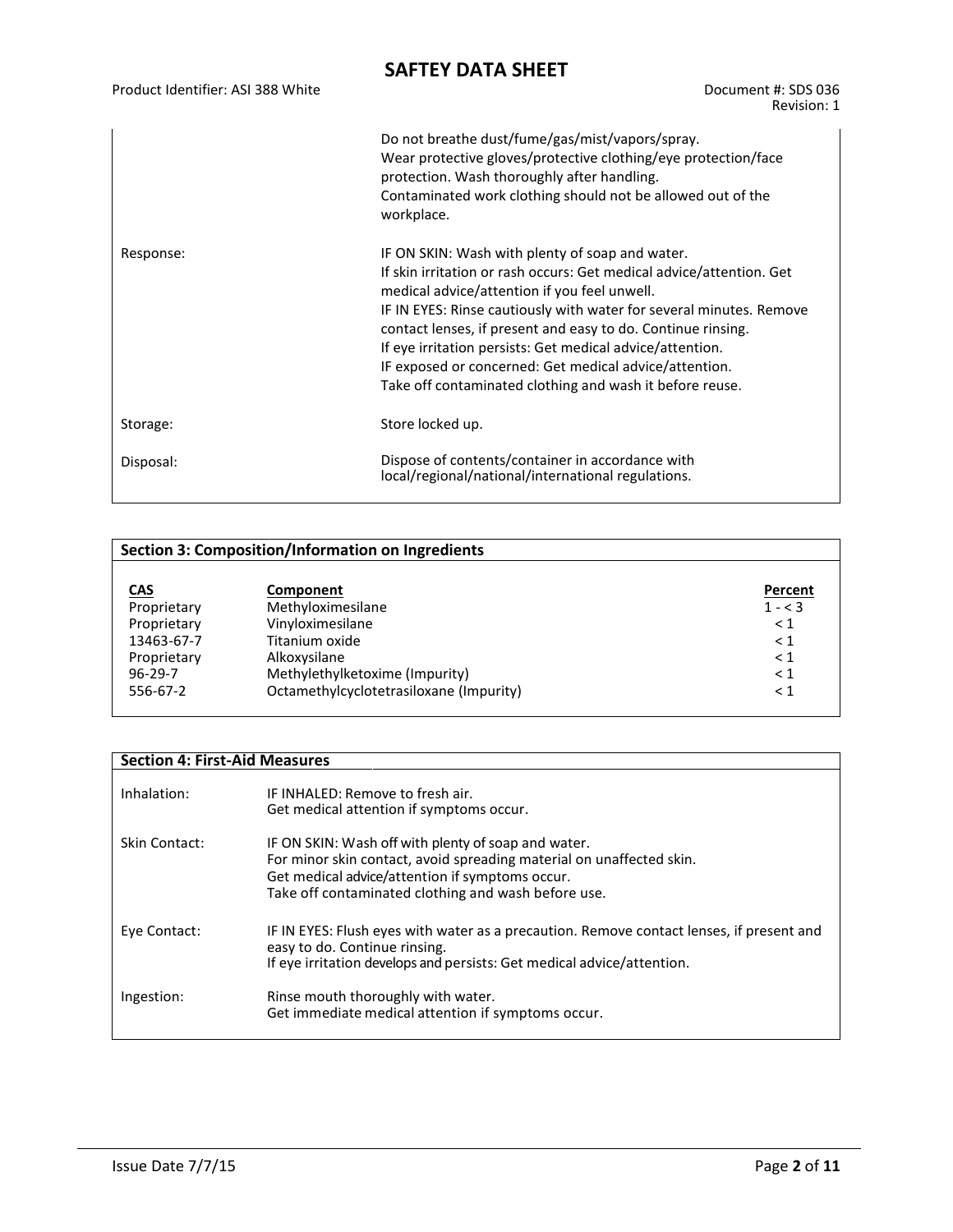| <b>Section 5: Fire-Fighting Measures</b>                                 |                                                                                                                                                                 |
|--------------------------------------------------------------------------|-----------------------------------------------------------------------------------------------------------------------------------------------------------------|
|                                                                          |                                                                                                                                                                 |
| Suitable Extinguishing Media:                                            | Use carbon dioxide, regular dry chemical powder, alcohol-resistant<br>foam, or water fog.                                                                       |
| Unsuitable Extinguishing Media:                                          | None known.                                                                                                                                                     |
| Specific Hazards Arising from the Chemical                               |                                                                                                                                                                 |
| <b>Hazardous Decomposition Products:</b>                                 | By heating and fire, harmful vapors/gases may be formed.<br>Nitrogen oxides. (corrosive)                                                                        |
| Special Protective Equipment and<br><b>Precautions for Firefighters:</b> | Firefighters must use standard protective equipment including flame<br>retardant coat, helmet, gloves, rubber boots, and self-contained<br>breathing apparatus. |
| Specific extinguishing methods:                                          | Move containers from fire area if you can do so without risk.                                                                                                   |

| <b>Section 6: Accidental Release Measures</b> |                                                                                                                                            |  |
|-----------------------------------------------|--------------------------------------------------------------------------------------------------------------------------------------------|--|
|                                               |                                                                                                                                            |  |
| Personal Precautions, Protective              |                                                                                                                                            |  |
| <b>Equipment and Emergency Procedures:</b>    | Keep unnecessary personnel away.                                                                                                           |  |
|                                               | Do not touch or walk through spilled material.                                                                                             |  |
|                                               | Ensure adequate ventilation.                                                                                                               |  |
|                                               | Wear appropriate personal protective equipment.                                                                                            |  |
| <b>Environment Precautions:</b>               | Prevent further leakage or spillage if safe to do so. Local authorities<br>should be advised if significant spillages cannot be contained. |  |
| Methods and Materials for Containment         |                                                                                                                                            |  |
| and Cleaning Up:                              | Eliminate sources of ignition.                                                                                                             |  |
|                                               | Large Spills: Dike the spilled material, where this is possible. Cover                                                                     |  |
|                                               | with plastic sheet to prevent spreading. Use a non-combustible                                                                             |  |
|                                               | material like vermiculite, sand or earth to soak up the product and<br>place into a container for later disposal.                          |  |
|                                               | Small Spills: Wipe up with absorbent material (e.g. cloth, fleece).                                                                        |  |
|                                               | Clean surface thoroughly to remove residual contamination.                                                                                 |  |
|                                               | Never return spills in original containers for re-use.                                                                                     |  |

| Section 7: Handling and Storage            |                                                                                                                                                                                                                                                                           |
|--------------------------------------------|---------------------------------------------------------------------------------------------------------------------------------------------------------------------------------------------------------------------------------------------------------------------------|
|                                            |                                                                                                                                                                                                                                                                           |
| <b>Precautions for Safe Handling</b>       |                                                                                                                                                                                                                                                                           |
| <b>Protective Measures:</b>                | Provide adequate ventilation. Use care in handling/storage. Obtain<br>special instructions before use. Do not handle until all safety<br>precautions have been read and understood.<br>Do not breathe mist or vapor.<br>Avoid contact with eyes. Avoid contact with skin. |
| Advice on General Occupational<br>Hygiene: | Do not eat, drink, or smoke when using this product.                                                                                                                                                                                                                      |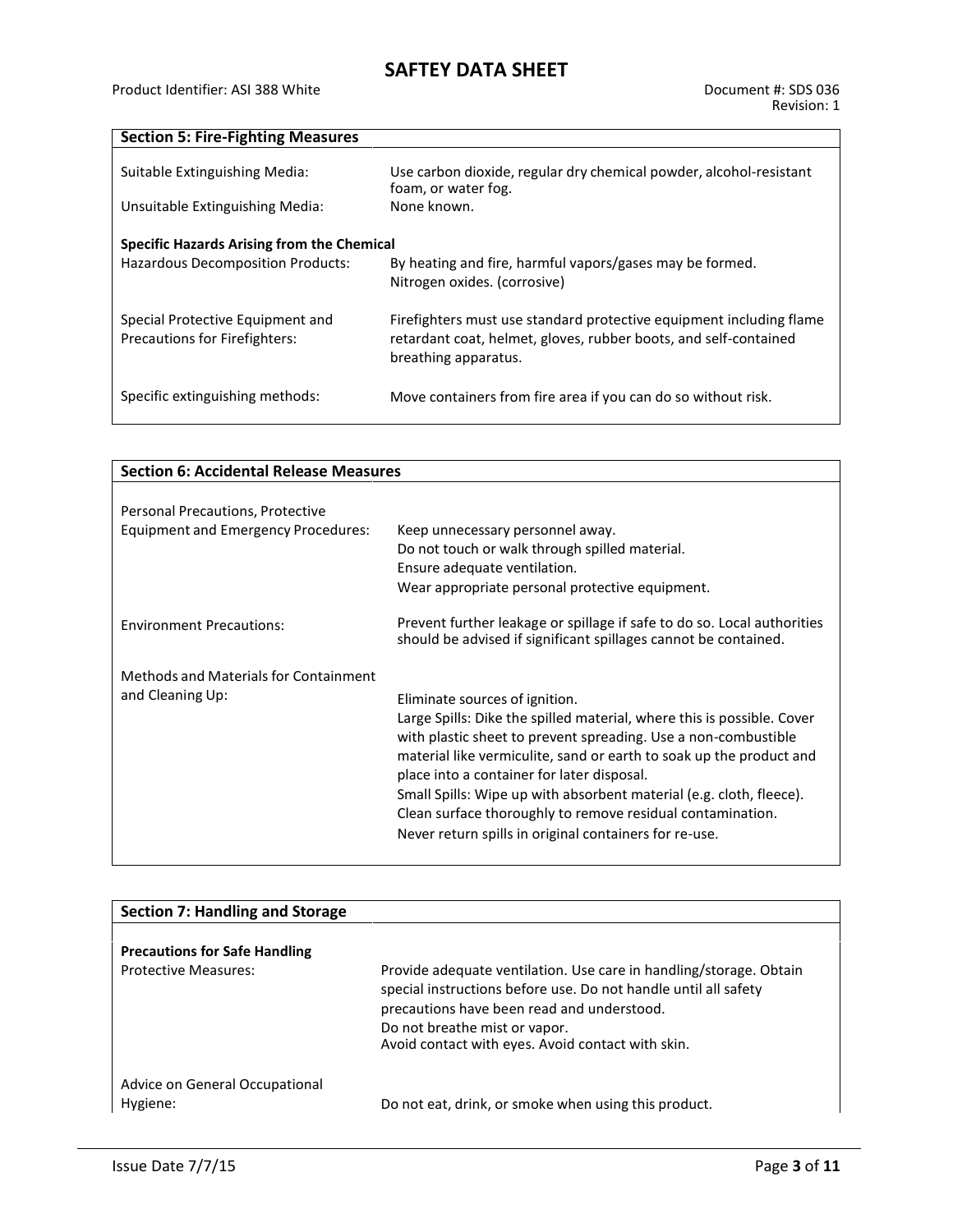|                                                                  | Wash thoroughly after handling.<br>Wash contaminate clothing before reuse.                                                                                  |
|------------------------------------------------------------------|-------------------------------------------------------------------------------------------------------------------------------------------------------------|
| Conditions for Safe Storage, including<br>any Incompatibilities: | Store locked up. Keep in original container and tightly closed.<br>Keep out of the reach of children.<br>Store in a cool, dry place out of direct sunlight. |
| Incompatibilities:                                               | Strong oxidizing agents, water, moisture                                                                                                                    |

| <b>Section 8: Exposure Controls/Personal Protection</b>              |                     |                                                                                |                                                                                                                                                                                        |  |
|----------------------------------------------------------------------|---------------------|--------------------------------------------------------------------------------|----------------------------------------------------------------------------------------------------------------------------------------------------------------------------------------|--|
| <b>Component Exposure Limits</b>                                     |                     |                                                                                |                                                                                                                                                                                        |  |
| <b>CAS</b>                                                           | Component           |                                                                                | <b>Exposure Limits</b>                                                                                                                                                                 |  |
| 13463-67-7                                                           | Titanium oxide      |                                                                                | OSHA Z-1: 15 mg/m3 PEL (Total dust)                                                                                                                                                    |  |
|                                                                      |                     |                                                                                | ACGIH: 10 mg/m3 TWA                                                                                                                                                                    |  |
|                                                                      |                     |                                                                                | WEEL: 36 mg/m3 TWA                                                                                                                                                                     |  |
| $96 - 29 - 7$                                                        | Methylethylketoxime |                                                                                | 10 ppm                                                                                                                                                                                 |  |
|                                                                      | (Impurity)          |                                                                                | Vendor: 10 ppm STEL; 3 ppm TWA                                                                                                                                                         |  |
| <b>Appropriate Engineering Controls:</b><br>Provide eyewash station. |                     |                                                                                | Provide adequate general and local exhaust ventilation.<br>Pay attention to ventilation such as local exhaust, mechanical and/or<br>door open for at least 24 hours after application. |  |
| <b>Individual Protection Measures</b><br>Eye/Face Protection:        |                     |                                                                                | Wear tightly sealed safety glasses according to EN 166.<br>Provide an emergency eye wash fountain and quick drench shower in<br>the immediate work area.                               |  |
| Skin Protection:                                                     |                     |                                                                                | Skin should be washed after contact.                                                                                                                                                   |  |
| Hand Protection:                                                     |                     | Wear protective gloves. Wash hands before breaks and at the end of<br>workday. |                                                                                                                                                                                        |  |
| <b>Respiratory Protection:</b>                                       |                     |                                                                                | If airborne concentrations are above the applicable exposure limits,<br>use NIOSH approved respiratory protection.                                                                     |  |

| <b>Section 9: Physical and Chemical Properties</b> |                                                          |                                     |                                    |
|----------------------------------------------------|----------------------------------------------------------|-------------------------------------|------------------------------------|
| <b>Physical State:</b>                             | Liguid                                                   | Appearance: Paste                   |                                    |
| Color:                                             | White                                                    | <b>Physical Form:</b> Paste         |                                    |
| Odor:                                              | Oxime odor                                               | <b>Odor Threshold:</b>              | Not available                      |
| pH:                                                | Not applicable                                           | <b>Melting Point:</b>               | Not applicable                     |
| <b>Boiling Point:</b>                              | Not applicable                                           | <b>Decomposition:</b> Not available |                                    |
| <b>Flash Point:</b>                                | 204.8 °F (96 °C)                                         | <b>Evaporation Rate:</b>            | $<$ 1 (Butyl Acetate=1)            |
| <b>OSHA Flammability Class:</b>                    | Closed cup<br>Not classified as a<br>flammability hazard |                                     | Vapor Pressure: Negligible (25 °C) |
| Vapor Density (air = 1):                           | $> 1$ (air=1)                                            | Density:                            | 1.03(25 °C)                        |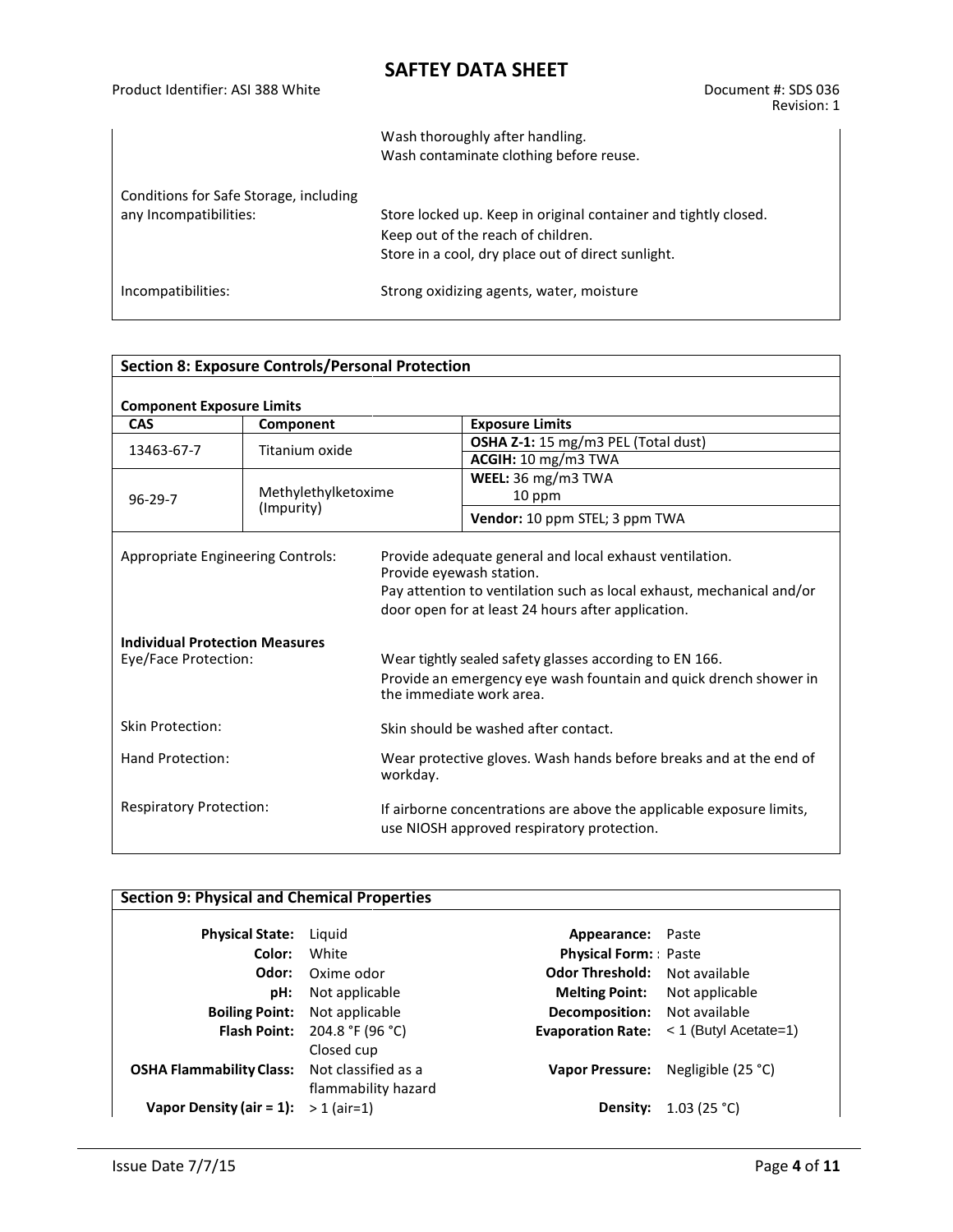| <b>Specific Gravity (water = 1):</b> Not available |                                  |  |
|----------------------------------------------------|----------------------------------|--|
|                                                    | Log KOW: Not available           |  |
| KOC:                                               | Not available                    |  |
| Viscosity:                                         | Not applicable                   |  |
|                                                    | <b>Volatility:</b> Not available |  |
|                                                    |                                  |  |

**Water Solubility:** Not soluble **Log KOW:** Not available **Coeff. Water/Oil Dist:** Not available **Auto Ignition:** Not available **VOC:**  $1 - 3%$ **Molecular Formula:** Not applicable

| <b>Section 10: Stability and Reactivity</b> |                                                                                                                                                                                                                                                                    |  |  |
|---------------------------------------------|--------------------------------------------------------------------------------------------------------------------------------------------------------------------------------------------------------------------------------------------------------------------|--|--|
|                                             |                                                                                                                                                                                                                                                                    |  |  |
| Reactivity:                                 | Not classified as a reactivity hazard.                                                                                                                                                                                                                             |  |  |
| <b>Chemical Stability:</b>                  | Stable at normal temperatures and pressure.                                                                                                                                                                                                                        |  |  |
| Possibility of Hazardous Reactions:         | Hazardous polymerization does not occur.                                                                                                                                                                                                                           |  |  |
| <b>Conditions to Avoid:</b>                 | None known.                                                                                                                                                                                                                                                        |  |  |
| Incompatible Materials:                     | Strong oxidizing materials, water, moisture                                                                                                                                                                                                                        |  |  |
| Hazardous Decomposition Products:           | This product reacts with water, moisture or humid air to evolve<br>following compounds: Methylethylketoxime. Refer to section 8:<br>exposure controls/personal protection and section 11: toxicological<br>information.                                            |  |  |
|                                             | Thermal breakdown of this product during fire or very high heat<br>condition may evolve the following hazardous decomposition product:<br>Carbon oxides and traces of incompletely burned carbon compounds.<br>Silicon dioxide, Nitrogen oxides, and Formaldehyde. |  |  |

| <b>Section 11: Toxicological Information</b>                                                                                                                 |                     |                        |                |                                      |                 |
|--------------------------------------------------------------------------------------------------------------------------------------------------------------|---------------------|------------------------|----------------|--------------------------------------|-----------------|
| <b>Acute Toxicity</b><br><b>Component Analysis - LD50/LC50</b>                                                                                               |                     |                        |                |                                      |                 |
| <b>CAS</b>                                                                                                                                                   | Component           | <b>Result</b>          | <b>Species</b> | <b>Dose</b>                          | <b>Exposure</b> |
|                                                                                                                                                              | Alkoxysilane        | LD50 Oral              | Rat            | 2995 mg/kg<br>2400 mg/kg             | N/A             |
| Proprietary                                                                                                                                                  |                     | <b>LC50</b> Inhalation | Rat            | 1.49-2.44 mg/L                       | 4 hr            |
|                                                                                                                                                              |                     | LD50 Dermal            | Rabbit         | $>$ 2000 mg/kg<br>$16 \text{ ml/kg}$ | N/A             |
|                                                                                                                                                              | Methylethylketoxime | LD50 Oral              | Rat            | 930 mg/kg                            | N/A             |
| 96-297                                                                                                                                                       | (Impurity)          | LD50 Dermal            | Rabbit         | 200 µl/kg                            | N/A             |
| <b>Information on Likely Routes of Exposure</b><br>Inhalation:<br>No significant effects are expected.<br>No significant effects are expected.<br>Ingestion: |                     |                        |                |                                      |                 |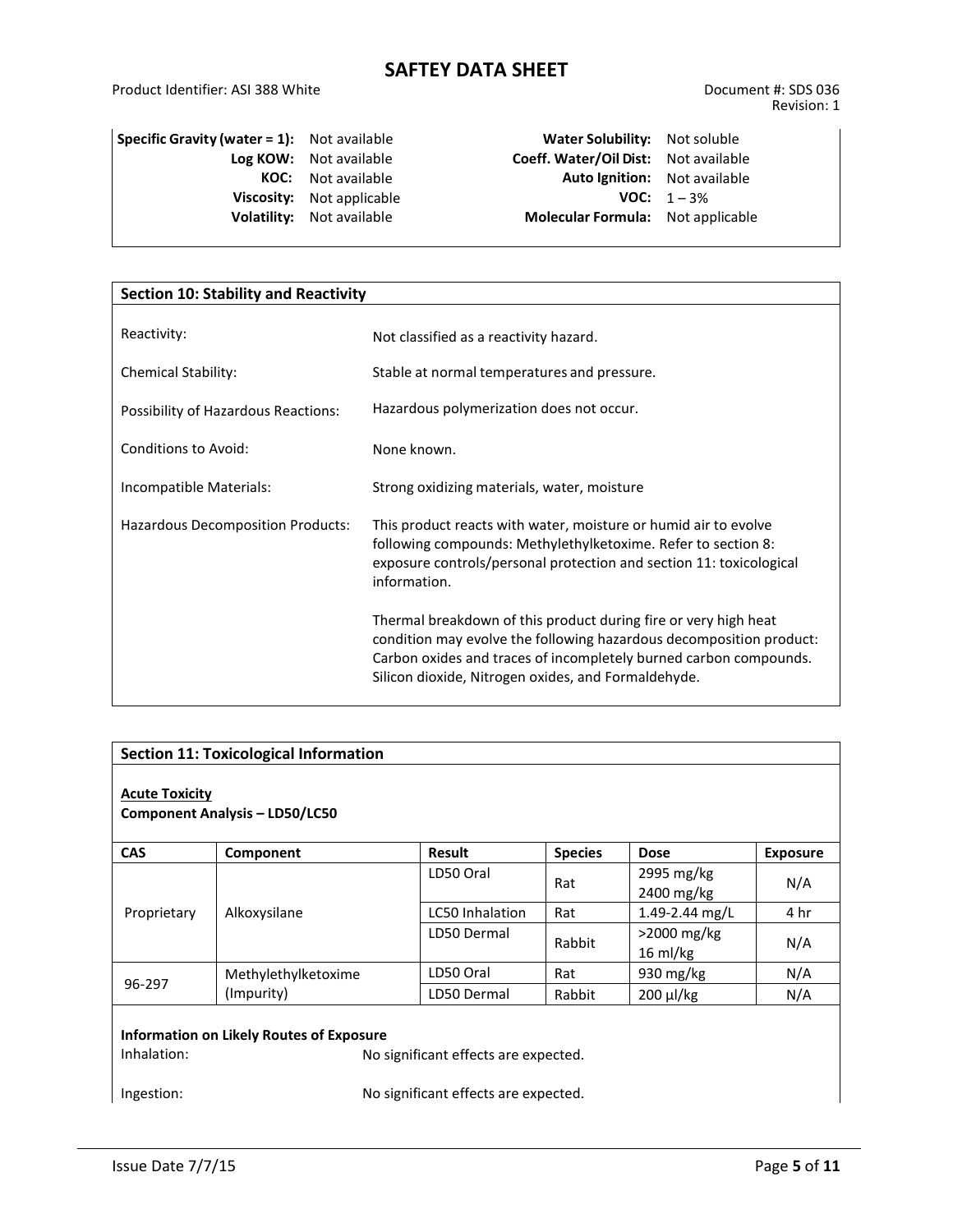Product Identifier: ASI 388 White Document #: SDS 036

| Skin Contact:                                                                                                                                                                                                                                                       | May cause an allergic skin reaction.                                                                                                                                                                                    |  |  |  |  |
|---------------------------------------------------------------------------------------------------------------------------------------------------------------------------------------------------------------------------------------------------------------------|-------------------------------------------------------------------------------------------------------------------------------------------------------------------------------------------------------------------------|--|--|--|--|
| Eye Contact:                                                                                                                                                                                                                                                        | Causes serious eye irritation.                                                                                                                                                                                          |  |  |  |  |
| Immediate and Delayed Effects:                                                                                                                                                                                                                                      | Dermatitis. Rash. Severe eye irritation. Symptoms may include stinging,<br>tearing, redness, swelling, and blurred vision. May cause an allergic skin<br>reaction. Prolonged exposure may cause chronic effects.        |  |  |  |  |
| Medical Conditions Aggravated by<br>Exposure:                                                                                                                                                                                                                       | No information is available.                                                                                                                                                                                            |  |  |  |  |
| Irritation/Corrosivity Data:                                                                                                                                                                                                                                        | SKIN-RABBIT: Moderately irritating [Alkoxysilane]<br>SKIN-RABBIT: 500mg/24 r MILD [Octamethylcyclotetrasiloxane]                                                                                                        |  |  |  |  |
|                                                                                                                                                                                                                                                                     | Causes serious eye damage. [Vinyloximesilane] [Methylethylketoxime]<br>EYE-RABBIT: 15mg SEVERE [Alkoxysilane]<br>Causes serious eye irritation. [Methyloximesilane]<br>EYE-RABBIT : MILD [Octamethylcyclotetrasiloxane] |  |  |  |  |
| <b>Respiratory Sensitization:</b>                                                                                                                                                                                                                                   | Not available.                                                                                                                                                                                                          |  |  |  |  |
| Dermal Sensitization:                                                                                                                                                                                                                                               | May cause an allergic skin reaction. [Methyloximesilane]<br>[Vinyloximesilane]<br>[Methylethylketoxime]<br>Positive (Guinea pig) [Alkoxysilane]<br>No evidence of sensitization [Octamethylcyclotetrasiloxane]          |  |  |  |  |
| Germ Cell Mutagenicity:<br>Negative(Ames test, Chromosome analysis, Micronucleus test)<br>[Alkoxysilane]<br>Negative(Bacteria) [Octamethylcyclotetrasiloxane]                                                                                                       |                                                                                                                                                                                                                         |  |  |  |  |
| Suspected of causing cancer. [Methylethylketoxime]<br>Carcinogenicity:<br>The following material is embedded in the product and not available as<br>respirable dusts. When used as intended or as supplied, the product will<br>not pose hazards:<br>Titanium oxide |                                                                                                                                                                                                                         |  |  |  |  |
| <b>Component Carcinogenicity</b>                                                                                                                                                                                                                                    |                                                                                                                                                                                                                         |  |  |  |  |
| <b>CAS</b><br>Component                                                                                                                                                                                                                                             | <b>Result</b>                                                                                                                                                                                                           |  |  |  |  |
| 13463-67-7<br>Titanium oxide                                                                                                                                                                                                                                        | IARC: Group 2B (possibly carcinogenic to humans)                                                                                                                                                                        |  |  |  |  |

OSHA Specifically Regulated Substances (29 CFR 1910.1001-1050): Not listed.

Reproductive Toxicity: Octamethylcyclotetrasiloxane administered to rats by whole body inhalation at concentrations of 500 and 700 ppm for 70 days prior to mating, through mating, gestation and lactation resulted in decreases in live litter size. Additionally, increases in the incidence of deliveries of offspring extending over an unusually long time period (dystocia) were observed at these concentrations. Statistically significant alterations in these parameters were not observed in the lower concentrations evaluated (300 and 70 ppm). In a previous range-finding study, rats exposed to vapor concentrations of 700 ppm had decreases in the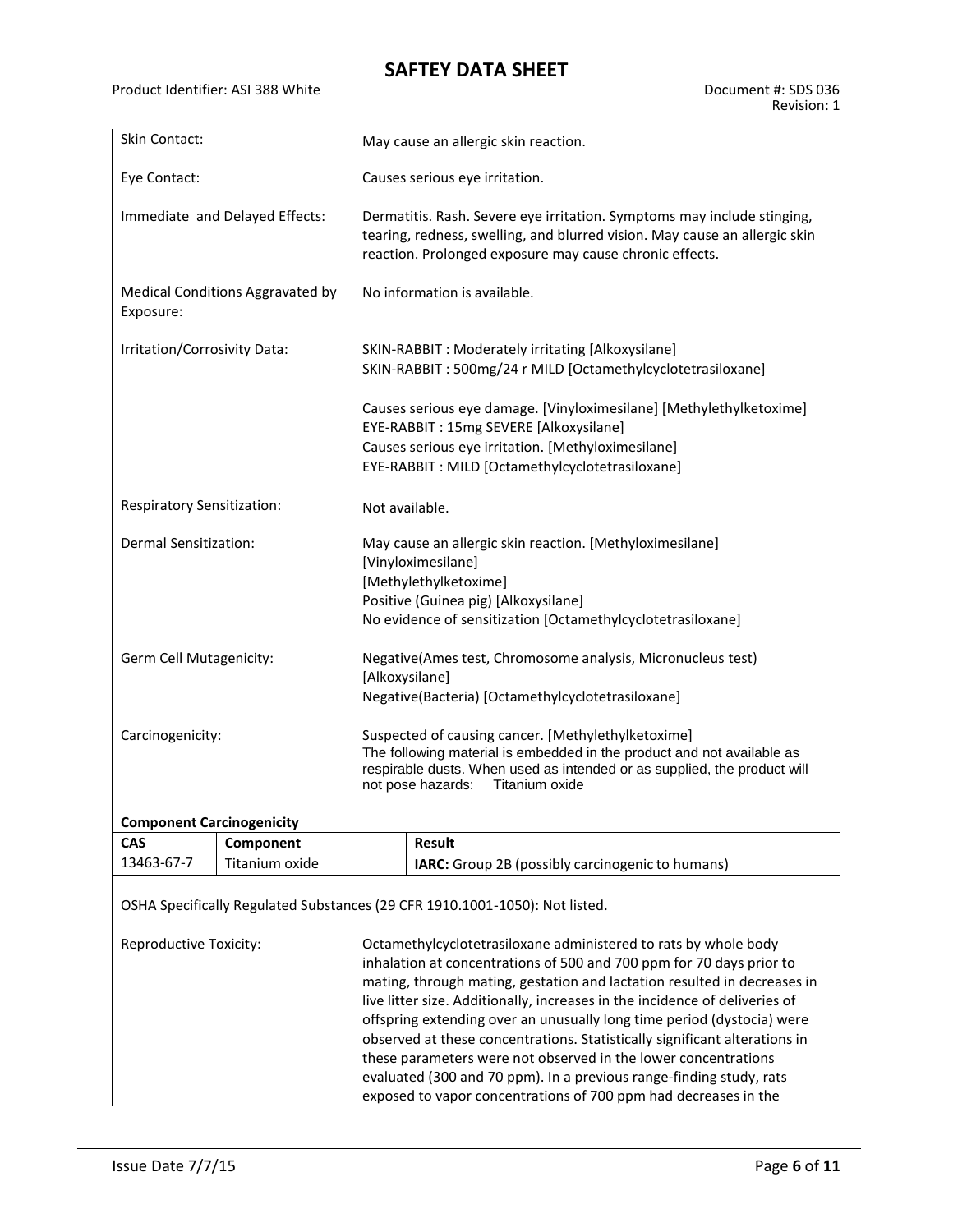| Product Identifier: ASI 388 White                      |                                                                                 | Document #: SDS 036<br>Revision: 1                                                                                                                                                                                                                                                                                                                                                                                                                                                                                                                                                                                                                                                                                                                                                                                                                                                                                                                                                                                                                                                                                                                                                                                                                                                                  |
|--------------------------------------------------------|---------------------------------------------------------------------------------|-----------------------------------------------------------------------------------------------------------------------------------------------------------------------------------------------------------------------------------------------------------------------------------------------------------------------------------------------------------------------------------------------------------------------------------------------------------------------------------------------------------------------------------------------------------------------------------------------------------------------------------------------------------------------------------------------------------------------------------------------------------------------------------------------------------------------------------------------------------------------------------------------------------------------------------------------------------------------------------------------------------------------------------------------------------------------------------------------------------------------------------------------------------------------------------------------------------------------------------------------------------------------------------------------------|
|                                                        | NOAEL 500mg/kg/day (Rat) [Alkoxysilane]                                         | number of implantation sites and live litter size. The significance of these<br>findings to humans is not known. [Octamethylcyclotetrasiloxane]<br>Developmental toxicity: NOAEL 500mg/kg/day (Rat), Maternal toxicity:                                                                                                                                                                                                                                                                                                                                                                                                                                                                                                                                                                                                                                                                                                                                                                                                                                                                                                                                                                                                                                                                             |
| Specific Target Organ Toxicity -<br>Single Exposure:   | Not available.                                                                  |                                                                                                                                                                                                                                                                                                                                                                                                                                                                                                                                                                                                                                                                                                                                                                                                                                                                                                                                                                                                                                                                                                                                                                                                                                                                                                     |
| Specific Target Organ Toxicity -<br>Repeated Exposure: | repeated exposure:                                                              | May cause damage to the following organs through prolonged or<br>Cardiovascular / Hematological: hematopoiesis. [Vinyloximesilane]<br>Cardiovascular / Hematological: hematopoiesis. [Methyloximesilane]                                                                                                                                                                                                                                                                                                                                                                                                                                                                                                                                                                                                                                                                                                                                                                                                                                                                                                                                                                                                                                                                                            |
|                                                        | would result in a significant risk to humans.<br>[Octamethylcyclotetrasiloxane] | Repeated inhalation or oral exposure of mice and rats to<br>octamethylcyclotetrasiloxane produced an increase in liver size. No gross<br>histopathological or significant clinical chemistry effects were observed.<br>An increase in liver metabolizing enzymes, as well as a transient increase<br>in the number of normal cells (hyperplasia) followed by an increase in cell<br>size (hypertrophy) were determined to be the underlying causes of the<br>liver enlargement. The biochemical mechanisms producing these effects<br>are highly sensitive in rodents, while similar mechanisms in humans are<br>insensitive. A two year combined chronic and carcinogenicity assay was<br>conducted on octamethylcyclotetrasiloxane. Rats were exposed by<br>whole-body vapor inhalation 6hrs/day, 5days/week for up to 104weeks to<br>0, 10, 30, 150 or 700ppm of octamethylcyclotetrasiloxane. The increase in<br>incidence of (uterine) endometrial cell hyperplasia and uterine adenomas<br>(benign tumors) were observed in female rats at 700ppm. Since these<br>effects only occurred at 700ppm, a level that greatly exceeds typical<br>workplace or consumer exposure, it is unlikely that industrial, commercial<br>or consumer uses of products containing octamethylcyclotetrasiloxane |
| <b>Aspiration Hazard:</b>                              | Not classified based on available information.                                  |                                                                                                                                                                                                                                                                                                                                                                                                                                                                                                                                                                                                                                                                                                                                                                                                                                                                                                                                                                                                                                                                                                                                                                                                                                                                                                     |
| Further Information:                                   | to MEKO below:                                                                  | Methyl Ethyl Ketoxime (MEKO). Material will generate MEKO on exposure<br>to humid air gradually. Male rodents exposed to MEKO vapor at high<br>concentration throughout their lifetime developed liver cancer. But<br>relevance to humans is uncertain now. Please read the detail information                                                                                                                                                                                                                                                                                                                                                                                                                                                                                                                                                                                                                                                                                                                                                                                                                                                                                                                                                                                                      |
|                                                        | Skin Irritation:                                                                | Causes mild irritation. Can be absorbed<br>through the skin.                                                                                                                                                                                                                                                                                                                                                                                                                                                                                                                                                                                                                                                                                                                                                                                                                                                                                                                                                                                                                                                                                                                                                                                                                                        |
|                                                        | Eyes Irritation:                                                                | Causes severe irritation.                                                                                                                                                                                                                                                                                                                                                                                                                                                                                                                                                                                                                                                                                                                                                                                                                                                                                                                                                                                                                                                                                                                                                                                                                                                                           |
|                                                        | Acute Oral Toxicity:                                                            | LD50(rat) = > 900mg/kg                                                                                                                                                                                                                                                                                                                                                                                                                                                                                                                                                                                                                                                                                                                                                                                                                                                                                                                                                                                                                                                                                                                                                                                                                                                                              |
|                                                        | <b>Acute Dermal Toxicity:</b>                                                   | LD50(rabbit) = $>1000$ mg/kg                                                                                                                                                                                                                                                                                                                                                                                                                                                                                                                                                                                                                                                                                                                                                                                                                                                                                                                                                                                                                                                                                                                                                                                                                                                                        |
|                                                        | Acute Inhalation Toxicity:                                                      | LC50(rat) > 4.83mg/l/4Hr                                                                                                                                                                                                                                                                                                                                                                                                                                                                                                                                                                                                                                                                                                                                                                                                                                                                                                                                                                                                                                                                                                                                                                                                                                                                            |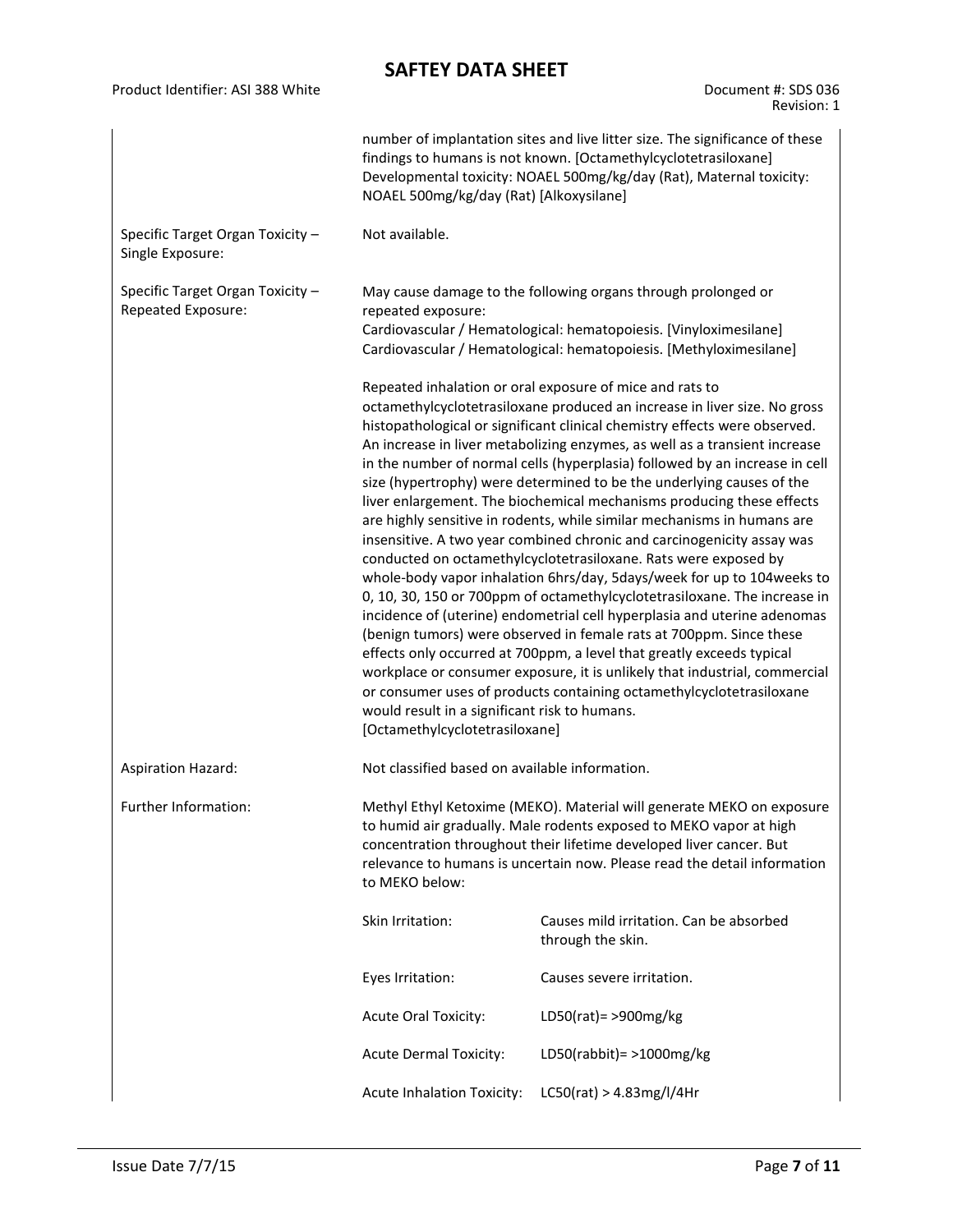Product Identifier: ASI 388 White Document #: SDS 036

| Inhalation Toxicity:                                 | Shows narcotic action at high concentration.<br>May produce blood effects                                                                                                                                                                                                                                      |
|------------------------------------------------------|----------------------------------------------------------------------------------------------------------------------------------------------------------------------------------------------------------------------------------------------------------------------------------------------------------------|
| Skin Sensitization:                                  | Positive (guinea pig)                                                                                                                                                                                                                                                                                          |
| Neurotoxicity:                                       | High dose can produce transient and<br>reversible change in neurobehavioral<br>function.                                                                                                                                                                                                                       |
| Carcinogenicity:                                     | Liver carcinomas were observed in a lifetime<br>inhalation study (ca.2 years) in which mice<br>and rats were exposed.                                                                                                                                                                                          |
| Other Chronic Study:                                 | Degenerative effects on the olfactory<br>epithelium of nasal passages occurred in a<br>concentration related manner in males and<br>females of mice and rats at MEKO<br>concentration of 15, 75 and 375ppm. The<br>significant change in hematological<br>parameters were observed at 404ppm<br>concentration. |
| Workplace<br><b>Environmental Exposure</b><br>Level: | Vendor guide: 3ppm(TWA), 10ppm(STEL)<br>AIHA WEEL: 10ppm(TWA)                                                                                                                                                                                                                                                  |

| <b>Section 12: Ecological Information</b>                                                                                                                                                              |                                                           |             |                                          |                                               |             |                 |  |  |
|--------------------------------------------------------------------------------------------------------------------------------------------------------------------------------------------------------|-----------------------------------------------------------|-------------|------------------------------------------|-----------------------------------------------|-------------|-----------------|--|--|
| <b>Ecotoxicity</b><br>Toxic to aquatic life. Toxic to aquatic life with long lasting effects. [Alkoxysilane]<br>May cause long lasting harmful effects to aquatic life. [Octamethylcyclotetrasiloxane] |                                                           |             |                                          |                                               |             |                 |  |  |
| <b>CAS</b>                                                                                                                                                                                             | <b>Component Analysis - Aquatic Toxicity</b><br>Component | Aquatic     | Result                                   | <b>Species</b>                                | <b>Dose</b> | <b>Exposure</b> |  |  |
|                                                                                                                                                                                                        |                                                           | <b>LC50</b> | <b>Bluegill (Lepomis</b><br>macrochirus) | $>100$ mg/L                                   | 96 hr       |                 |  |  |
|                                                                                                                                                                                                        | Alkoxysilane                                              | Fish        | LC50                                     | Fathead minnow<br>(Pimephales<br>promelas)    | $>100$ mg/L | 96 hr           |  |  |
| Proprietary                                                                                                                                                                                            |                                                           |             | LC50                                     | Rainbow trout<br>(Oncorhynchus<br>mykiss)     | $>100$ mg/L | 96 hr           |  |  |
|                                                                                                                                                                                                        | <b>Invertebrates</b>                                      | <b>EC50</b> | Water flea<br>(Daphnia magna)            | $90 \text{ mg/L}$                             | 48 hr       |                 |  |  |
|                                                                                                                                                                                                        |                                                           | Algae       | EbC50                                    | Green algae<br>(Selenastrum<br>capricornutum) | 5.5 $mg/L$  | 72 hr           |  |  |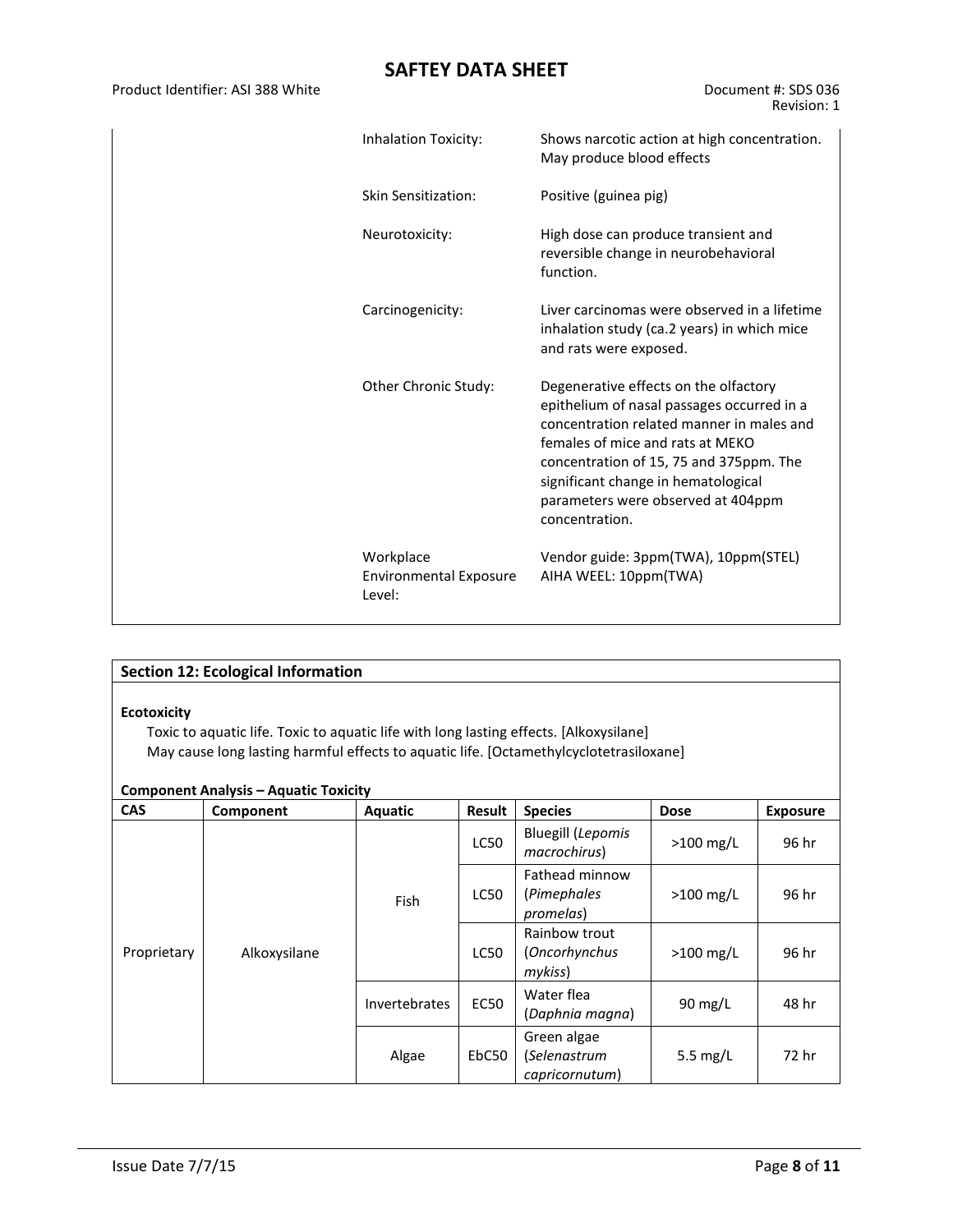#### Product Identifier: ASI 388 White Document #: SDS 036

|                                                                                                                           |                                           |                      | ErC <sub>50</sub> | Green algae<br>(Selenastrum<br>capricornutum)      | $8.8 \text{ mg/L}$ | 72 hr |
|---------------------------------------------------------------------------------------------------------------------------|-------------------------------------------|----------------------|-------------------|----------------------------------------------------|--------------------|-------|
| $96 - 29 - 7$                                                                                                             | Methylethylketoxime<br>(Impurity)         | <b>Fish</b>          | <b>LC50</b>       | Fathead minnow<br>(Pimephales<br><i>promelas</i> ) | 777-914 mg/L       | 96 hr |
|                                                                                                                           |                                           | <b>Invertebrates</b> | <b>EC50</b>       | Water flea<br>(Daphnia magna)                      | $>1000$ mg/L       | 98 hr |
| 13463-67-7                                                                                                                | Titanium oxide                            | <b>Fish</b>          | <b>LC50</b>       | Mummichog<br>(Fundulus<br>heteroclitus)            | $>1000$ mg/L       | 96 hr |
| Persistence and Degradability:<br>Causes easily hydrolysis in water or atmosphere. [Alkoxysilane]                         |                                           |                      |                   |                                                    |                    |       |
| Bioaccumulative Potential:<br>Bio concentration Factor(BCF) / (Fathead minnows) : 12400<br>[Octamethylcyclotetrasiloxane] |                                           |                      |                   |                                                    |                    |       |
| Biodegration:                                                                                                             | No information available for the product. |                      |                   |                                                    |                    |       |

| <b>Section 13: Disposal Considerations</b> |                                                                                                                                       |
|--------------------------------------------|---------------------------------------------------------------------------------------------------------------------------------------|
| Disposal Methods:                          | Dispose in accordance with all applicable federal, state/regional and<br>local laws and regulations.                                  |
| Disposal of Contaminated Packaging:        | Dispose of unused product properly. Empty containers should be taken<br>to an approved waste handling site for recycling or disposal. |
| <b>Component Waste Numbers:</b>            | The U.S. EPA has not published waste numbers for this product's<br>components.                                                        |

| <b>Section 14: Transport Information</b> |                                                         |
|------------------------------------------|---------------------------------------------------------|
|                                          |                                                         |
| <b>International Regulation</b>          |                                                         |
| IATA:                                    | Not regulated as a dangerous good.                      |
| IMDG:                                    | Not regulated as a dangerous good.                      |
| Transport in bulk according to Annex     |                                                         |
| II of MARPOL 73/78 and the IBC Code:     | This product is not intended to be transported in bulk. |
|                                          |                                                         |
| <b>Domestic Regulation</b>               |                                                         |
| DOT:                                     | Not regulated as a dangerous good.                      |
|                                          |                                                         |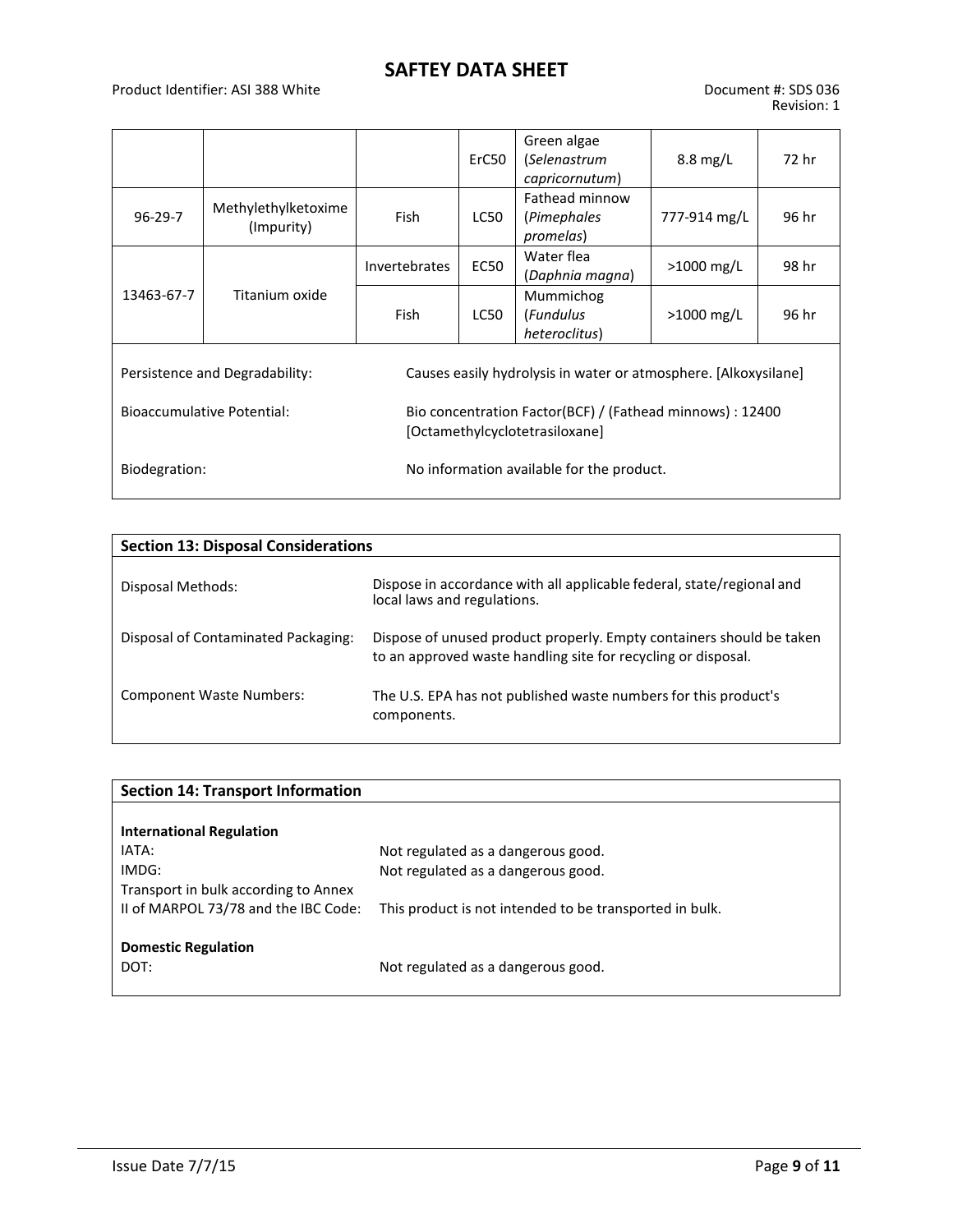Product Identifier: ASI 388 White Document #: SDS 036

| <b>Section 15: Regulatory Information</b>                                                                                                                                                                                                                                                                                 |                                                              |     |            |                             |            |     |           |           |           |           |
|---------------------------------------------------------------------------------------------------------------------------------------------------------------------------------------------------------------------------------------------------------------------------------------------------------------------------|--------------------------------------------------------------|-----|------------|-----------------------------|------------|-----|-----------|-----------|-----------|-----------|
| <b>US Federal Regulations</b><br>This product is a "Hazardous Chemical" as defined by the OSHA Hazard Communication Standard,<br>29 CFR 1910.1200.                                                                                                                                                                        |                                                              |     |            |                             |            |     |           |           |           |           |
| OSHA Specifically Regulated Substances (29 CFR 1910.1001-1050):                                                                                                                                                                                                                                                           |                                                              |     |            |                             | Not listed |     |           |           |           |           |
| SARA 302 Extremely Hazardous                                                                                                                                                                                                                                                                                              |                                                              |     |            |                             |            |     |           |           |           |           |
| Substances:                                                                                                                                                                                                                                                                                                               | None contained in product.                                   |     |            |                             |            |     |           |           |           |           |
| <b>SARA 304:</b>                                                                                                                                                                                                                                                                                                          | Not applicable.                                              |     |            |                             |            |     |           |           |           |           |
| SARA 311/312:                                                                                                                                                                                                                                                                                                             | None known.                                                  |     |            |                             |            |     |           |           |           |           |
| <b>SARA 313:</b>                                                                                                                                                                                                                                                                                                          | TRI reporting                                                |     |            |                             |            |     |           |           |           |           |
| TSCA:<br><b>US State Regulations</b>                                                                                                                                                                                                                                                                                      | All components of this product are listed on TSCA Inventory. |     |            |                             |            |     |           |           |           |           |
| Massachusetts Right-to-Know - Substance List:                                                                                                                                                                                                                                                                             |                                                              |     |            | Titanium oxide (13463-67-7) |            |     |           |           |           |           |
| New Jersey Worker and Community Right-to-Know Act:                                                                                                                                                                                                                                                                        |                                                              |     |            | Titanium oxide (13463-67-7) |            |     |           |           |           |           |
| Pennsylvania Worker and Community Right-to-Know Law:                                                                                                                                                                                                                                                                      |                                                              |     |            | Titanium oxide (13463-67-7) |            |     |           |           |           |           |
| Rhode Island Right-to-Know:<br>Not regulated                                                                                                                                                                                                                                                                              |                                                              |     |            |                             |            |     |           |           |           |           |
| California Proposition 65:<br>WARNING! This product contains a chemical known to the state of California to<br>cause cancer.<br>The following material is embedded in the product and not available as<br>respirable dusts. When used as intended or as supplied, the product will not<br>pose hazards:<br>Titanium oxide |                                                              |     |            |                             |            |     |           |           |           |           |
| <b>Component Analysis - International Inventories</b><br>Component                                                                                                                                                                                                                                                        | CAS                                                          | US  | CA         | EU                          | <b>AU</b>  | PH  | <b>JP</b> | <b>KR</b> | <b>CN</b> | <b>NZ</b> |
| Methylethylketoxime                                                                                                                                                                                                                                                                                                       |                                                              |     |            |                             |            |     |           |           |           |           |
| (Impurity)                                                                                                                                                                                                                                                                                                                | $96 - 29 - 7$                                                | Yes | <b>DSL</b> | <b>EINECS</b>               | Yes        | Yes | Yes       | Yes       | Yes       | Yes       |
| Octamethylcyclotetrasiloxane<br>(Impurity)                                                                                                                                                                                                                                                                                | 556-67-2                                                     | Yes | <b>DSL</b> | <b>EINECS</b>               | Yes        | Yes | Yes       | Yes       | Yes       | Yes       |

| Section 16: Other Information     |                                                                          |
|-----------------------------------|--------------------------------------------------------------------------|
| Issue Date:                       | 7/7/15                                                                   |
| Revision:<br><b>NFPA Ratings:</b> | 1                                                                        |
| Health: 2                         |                                                                          |
| Fire: 1                           |                                                                          |
| Reactivity: 0                     |                                                                          |
|                                   | Hazard Scale: 0 = Minimal 1 = Slight 2 = Moderate 3 = Serious 4 = Severe |

Titanium dioxide 13463-67-7 Yes DSL REACH Yes Yes Yes Yes Yes Yes Yes